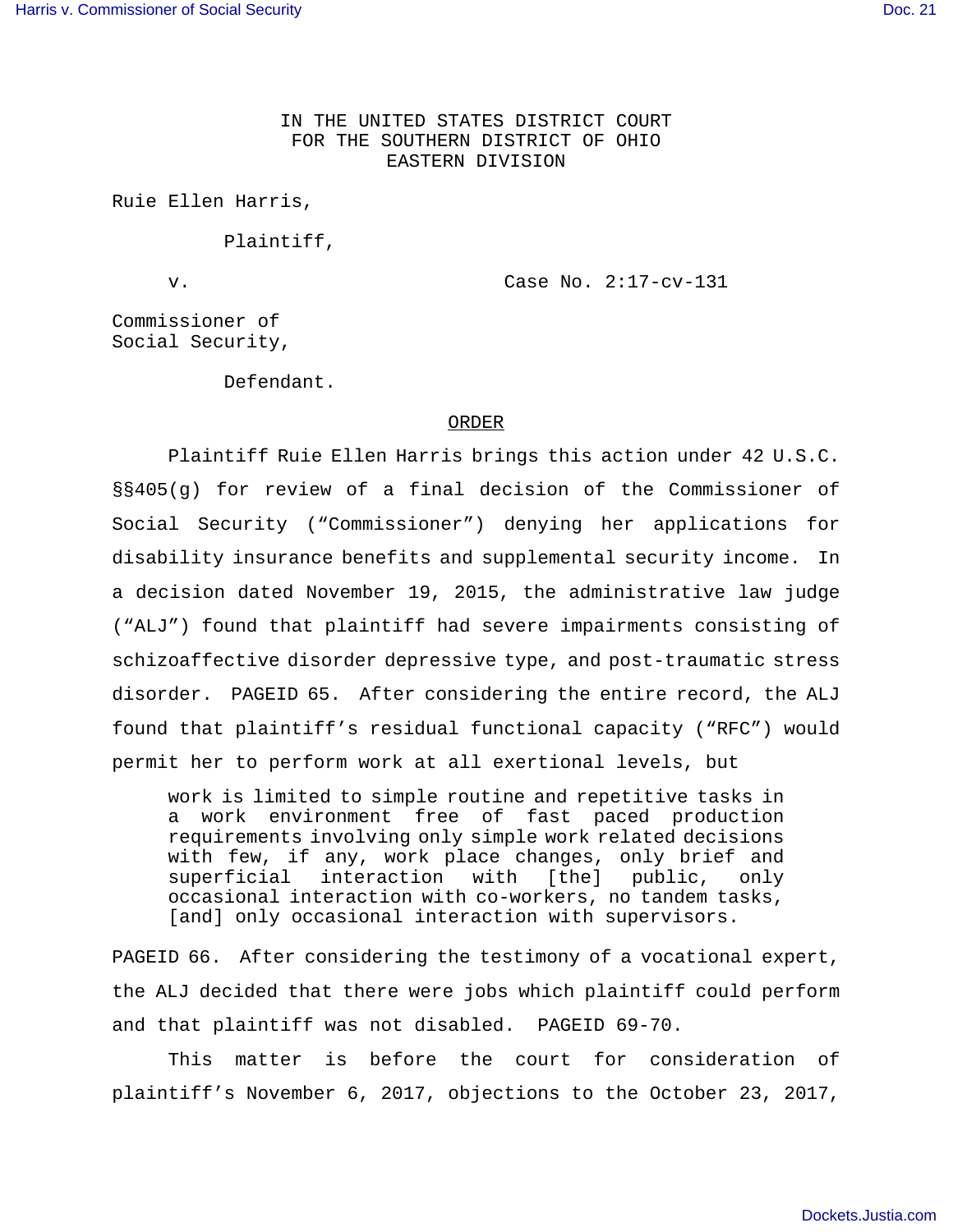report and recommendation of the magistrate judge recommending that the decision of the Commissioner be affirmed. The government has filed a response to the objections.

## I. Standard of Review

If a party objects within the allotted time to a report and recommendation, the court "shall make a de novo determination of those portions of the report or specified proposed findings or recommendations to which objection is made." 28 U.S.C. §  $636(b)(1)$ ; see also Fed. R. Civ. P. 72(b). Upon review, the court "may accept, reject, or modify, in whole or in part, the findings or recommendations made by the magistrate judge." 28 U.S.C. § 636(b)(1).

The court's review "is limited to determining whether the Commissioner's decision 'is supported by substantial evidence and was made pursuant to proper legal standards.'" Ealy v. Comm'r of Soc. Sec., 594 F.3d 504, 512 (6th Cir. 2010) (quoting Rogers  $v$ . Comm'r of Soc. Sec., 486 F.3d 234, 241 (6th Cir. 2007)); see also, 42 U.S.C. § 405(g) ("The findings of the Commissioner of Social Security as to any fact, if supported by substantial evidence, shall be conclusive."). Put another way, a decision supported by substantial evidence is not subject to reversal, even if the reviewing court might arrive at a different conclusion. Mullen v. Bowen, 800 F.2d 535, 545 (6th Cir. 1986). Even if supported by substantial evidence, however, "'a decision of the Commissioner will not be upheld where the [Commissioner] fails to follow its own regulations and where that error prejudices a claimant on the merits or deprives the claimant of a substantial right.'" Rabbers v. Comm'r of Soc. Sec., 582 F.3d 647, 651 (6th Cir. 2009) (quoting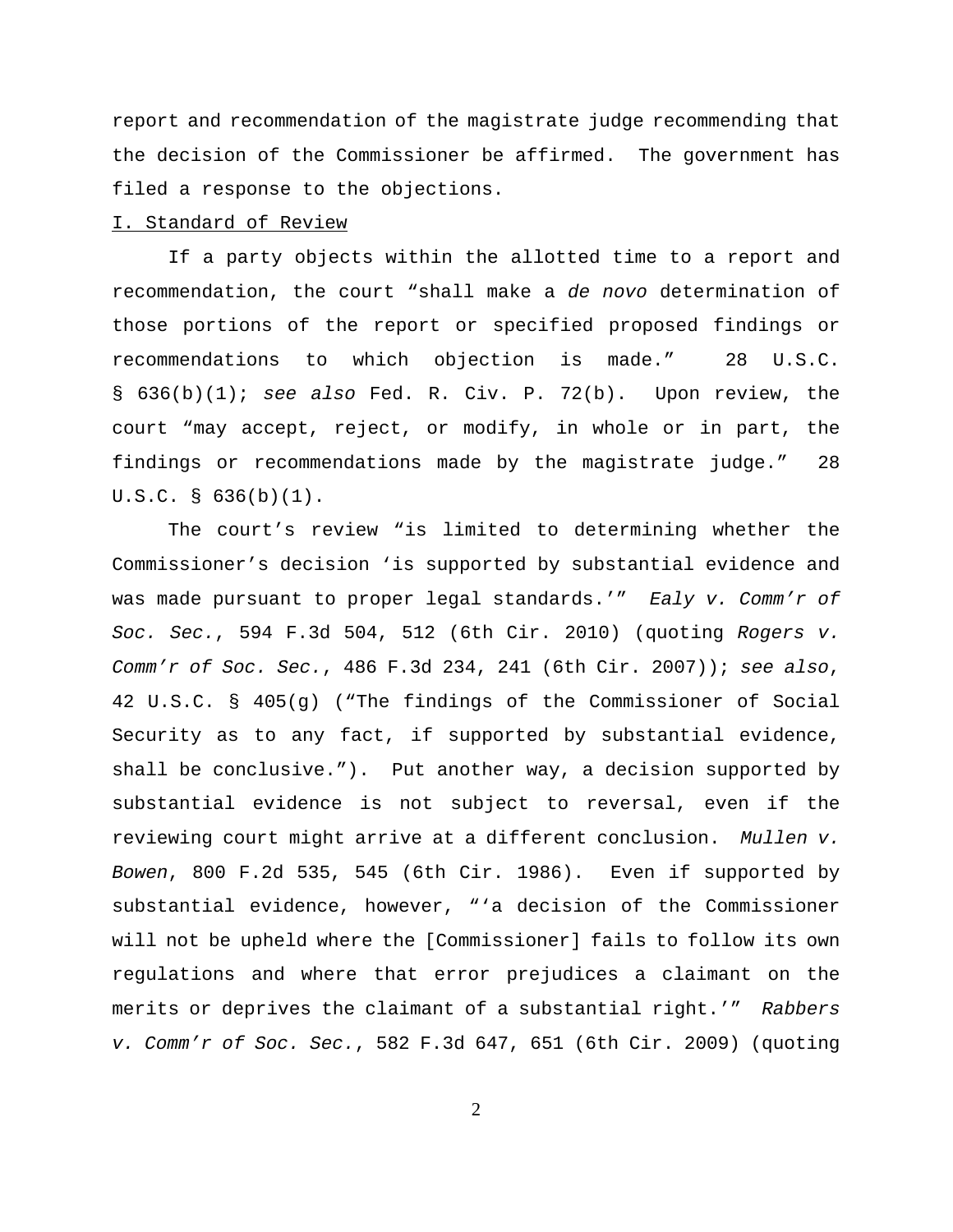Bowen v. Comm'r of Soc. Sec., 478 F.3d 742, 746 (6th Cir. 2007)). II. Objections

## A. RFC Determination

Plaintiff argues that the RFC formulated by the ALJ failed to specifically address plaintiff's limitations in the areas of concentration, persistence, pace, and social functioning as discussed in the November 19, 2013, report of consulting psychologist Kevin J. Edwards, Ph.D., the December 6, 2013, report of state agency psychologist Vicki Warren, Ph.D., and the March 29, 2014, report of state agency psychologist Robyn Hoffman, Ph.D. The court agrees with the magistrate judge's analysis of the RFC, and with her conclusion that this objection is not well taken.

A claimant's RFC is the most that a claimant can do despite his or her limitations. 20 U.S.C. §404.1545(a)(1). Disability is determined by the functional limitations imposed by a condition, not the mere diagnosis of it. Hill v. Comm'r of Soc. Sec., 560 F.App'x 547, 551 (6th Cir. 2014). In making the RFC determination, the ALJ must evaluate all the medical evidence as well as the claimant's testimony. Webb v. Comm'r of Soc. Sec., 368 F.3d 629, 633 (6th Cir. 2004). The ALJ, not a medical expert, ultimately determines the claimant's RFC. Coldiron v. Comm'r of Soc. Sec., 391 F.App'x 435, 439 (6th Cir. 2010); 20 C.F.R. §§404.1527(e)(2) and 404.1546(c). An ALJ's decision to give weight to medical opinion evidence does not require the ALJ to incorporate every restriction proposed by the medical source. Salisbury v. Comm'r of Soc. Sec., No. 5:11-CV-2277, 2013 WL 427733, \*7 (N.D. Ohio Feb. 1, 2013). The ALJ is not required to describe the claimant's limitations using the exact language of those medical sources as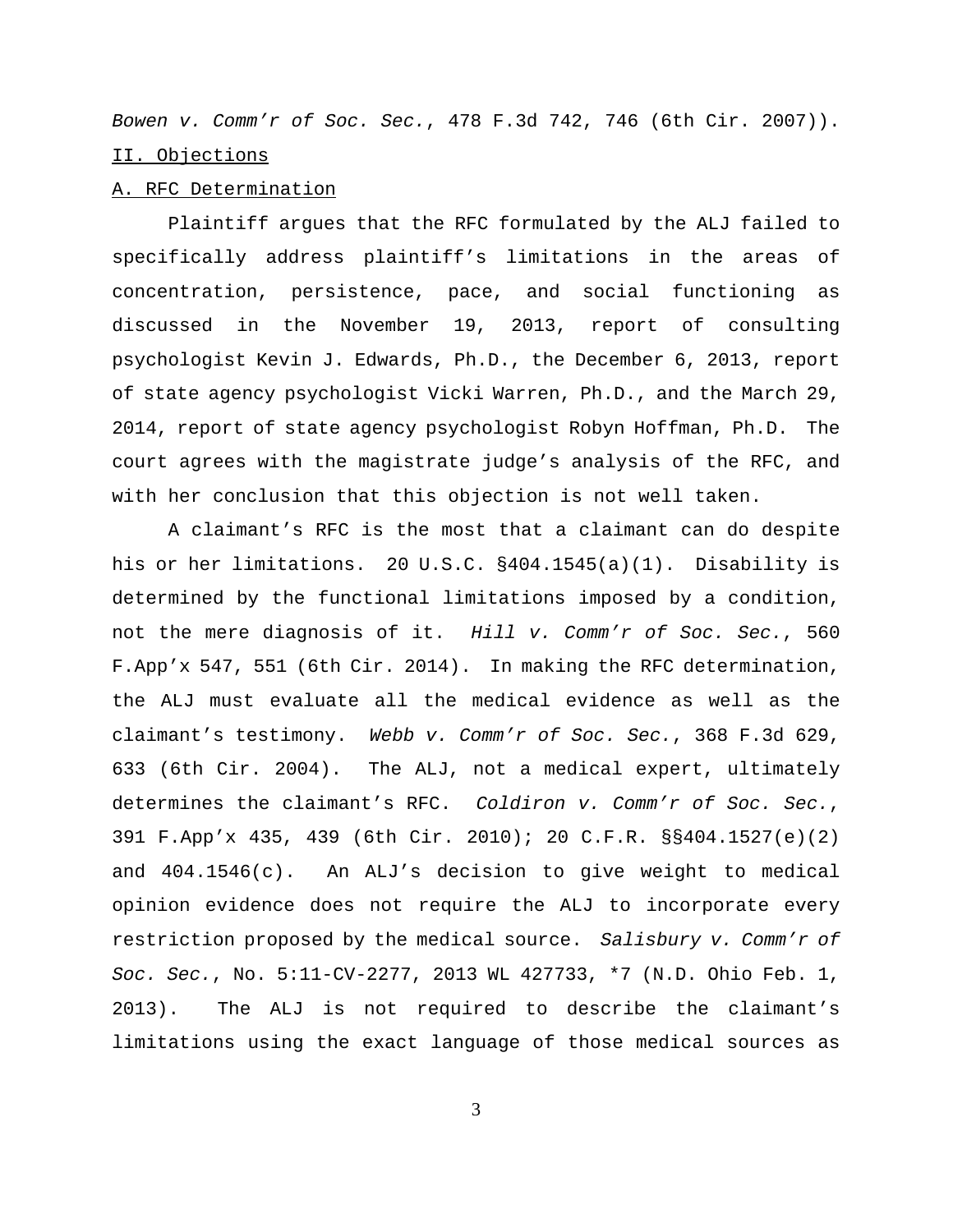long as substantial evidence demonstrates that the ALJ adequately portrayed the claimant's limitations in the RFC. See Smith-Johnson v. Comm'r of Soc. Sec., 579 F. App'x 426, 436 (6th Cir. 2014).

Dr. Edwards noted in his report that plaintiff had mild impairment with new learning, and that she "may have some difficulty with more detailed instructions." PAGEID 384. Dr. Edwards also concluded that plaintiff's mental conditions resulted in moderate impairment which "would interfere with persistence and pace[.]" PAGEID 384. Dr. Edwards further noted that, although plaintiff got along with coworkers, had good social skills, and had no history of problems with supervisors, "she likely would have an unfavorable response in groups, becoming fearful and wanting to flee." PAGEID 384. Dr. Edwards also noted that during the examination, the "essentially untreated symptoms of GAD [General Anxiety Disorder] and Dysthemic Disorder created a loss of energy, slow cognitive processing, [and] psychomotor retardation, and caused emotional reactions. It is my opinion that these symptoms would increase as perceived stress increased." PAGEID 384. None of these reported impairments were phrased in terms of a specific job restriction, nor did Dr. Edwards express the opinion that any of these impairments would preclude plaintiff from working.

Dr. Warren concluded that plaintiff is "capable of low stress jobs in a setting that does not require working in tandem w/other employees" and that she could "make simple work related decisions." PAGEID 107. She observed that plaintiff "remain[s] capable of simple work in a low stress environment." PAGEID 110. Dr. Hoffman opined that plaintiff "is capable of simple, repetitive tasks in a setting that does not require working in tandem w/other employees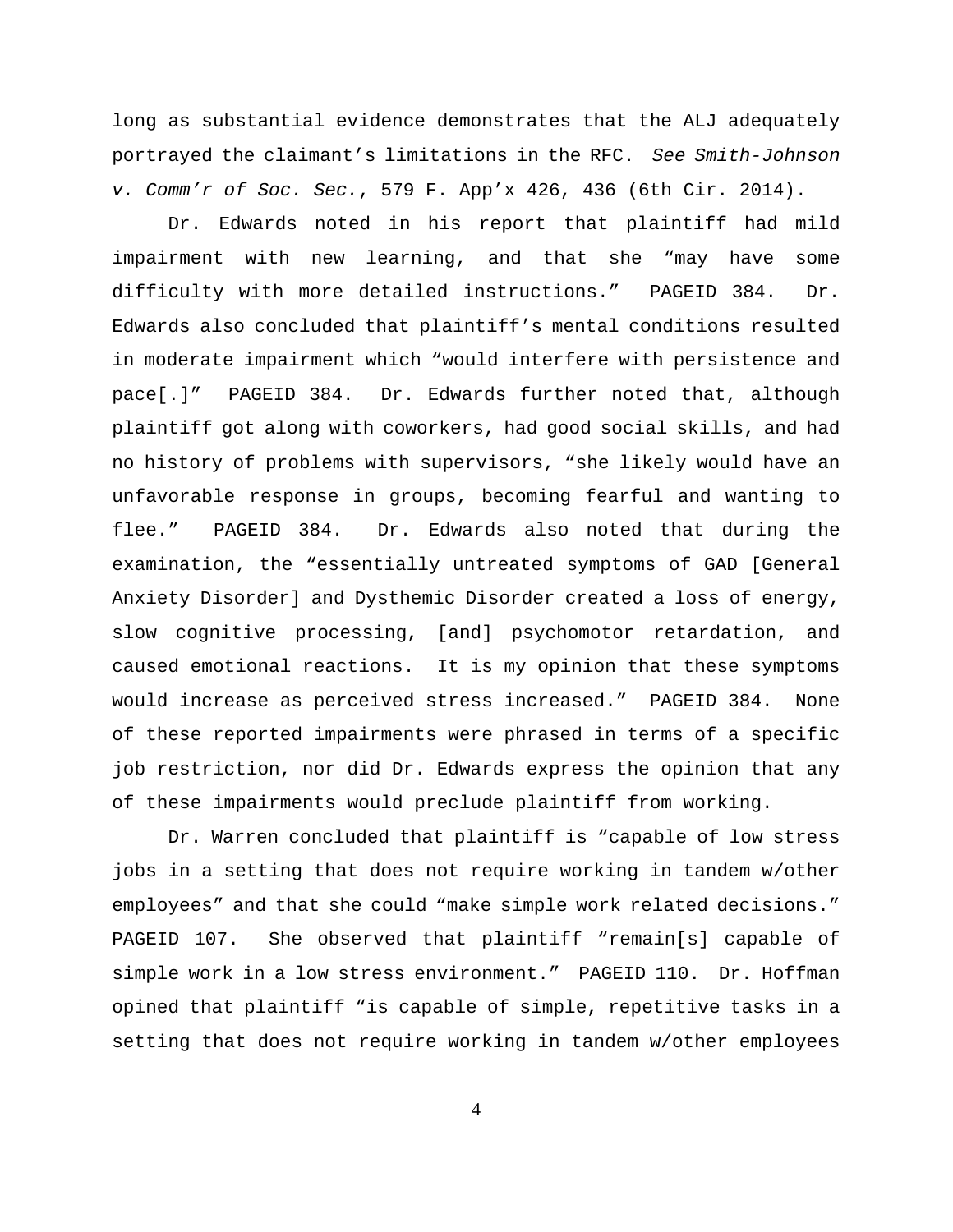or fast-pace or filling large quotas." PAGEID 133. She further observed that plaintiff "is limited to occas'l superficial social interactions in a less public setting" and that plaintiff can "make simple work related decisions in a predictable work environment where changes are infrequent." PAGEID 134. She concluded that plaintiff could "perform simple jobs that do not involve working closely with others." PAGEID 137.

The ALJ stated that the RFC was supported by the opinion of Dr. Edwards. PAGEID 69. The ALJ also noted that Dr. Hoffman's opinion that plaintiff "could do simple work in a predictable work environment where changes are infrequent" was "given weight consistent with my RFC finding." PAGEID 69. The ALJ also specifically referred to Dr. Warren's opinion that plaintiff "could do simple work." PAGEID 69. In crafting the restrictions included in the RFC, the ALJ, to a large extent, used the exact language employed by the experts, and otherwise adequately captured the gist of those limitations. The ALJ also considered plaintiff's behavior at the hearing, noting that plaintiff "was able to participate in [the] hearing closely and fully without being distracted, and respond to questions in [an] appropriate manner[.]" PAGEID 69.

Dr. Edwards' observations of plaintiff's mild impairment in new learning and difficulty with more detailed instructions are addressed in the RFC by limiting plaintiff to "simple routine and repetitive tasks" and work "involving only simple work related decisions with few, if any, work place changes[.]" PAGEID 69. These restrictions also adequately address Dr. Warren's opinion that plaintiff could "make simple work related decisions" and Dr. Hoffman's opinion that plaintiff can "make simple work related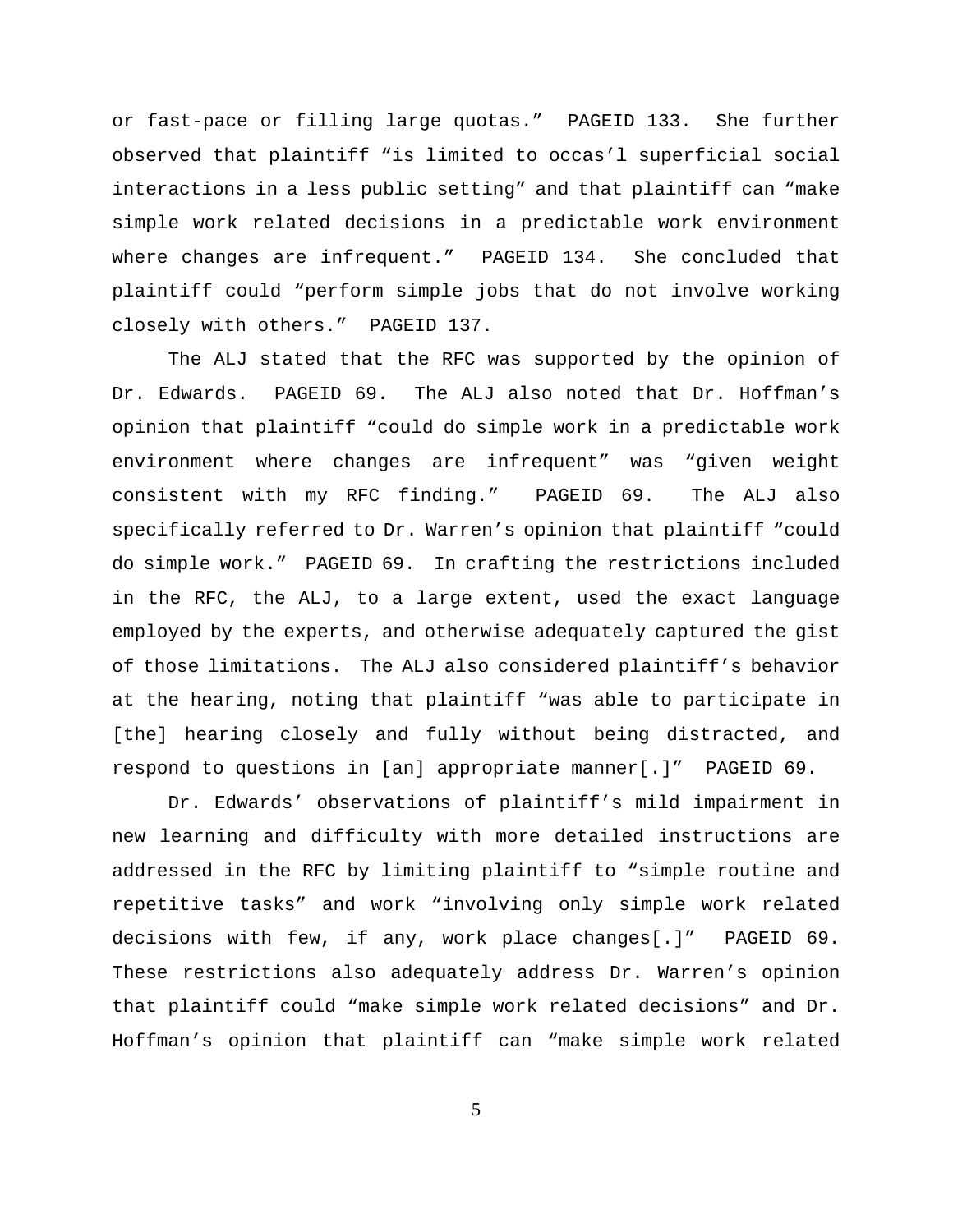decisions in a predictable work environment where changes are infrequent." PAGEID 69, 107, 134. Dr. Edwards' opinion that plaintiff's mental conditions resulted in moderate impairment which "would interfere with persistence and pace" and Dr. Hoffman's recommendation that plaintiff's employment not involve a fast pace or filling large quotas are taken into account by the above RFC restrictions limiting plaintiff to simple, routine and repetitive tasks, as well as by the limitation that plaintiff be employed "in a work environment free of fast paced production requirements[.]" PAGEID 69, 133, 384.

Despite the fact that Dr. Edwards noted that plaintiff got along with coworkers, had good social skills, and had no history of problems with supervisors, the ALJ nonetheless took into account his opinion that plaintiff "likely would have an unfavorable response in groups" by including in the RFC the requirement that plaintiff have "only occasional interaction with co-workers" and "only occasional interaction with supervisors[.]" PAGEID 69, 384. The ALJ addressed the recommendations of Drs. Warren and Hoffman that plaintiff have employment which does not require working in tandem with other employees by including in the RFC the requirement that there be "no tandem tasks[.]" PAGEID 69, 107, 133. The RFC also took into account Dr. Hoffman's recommendation that plaintiff be limited to occasional "superficial social interactions in a less public setting" by specifying that plaintiff have "only brief and superficial interaction with [the] public[.]" PAGEID 69, 134. All of the restrictions in the RFC are designed to result in a lowstress work environment.

The court concludes that the ALJ adequately portrayed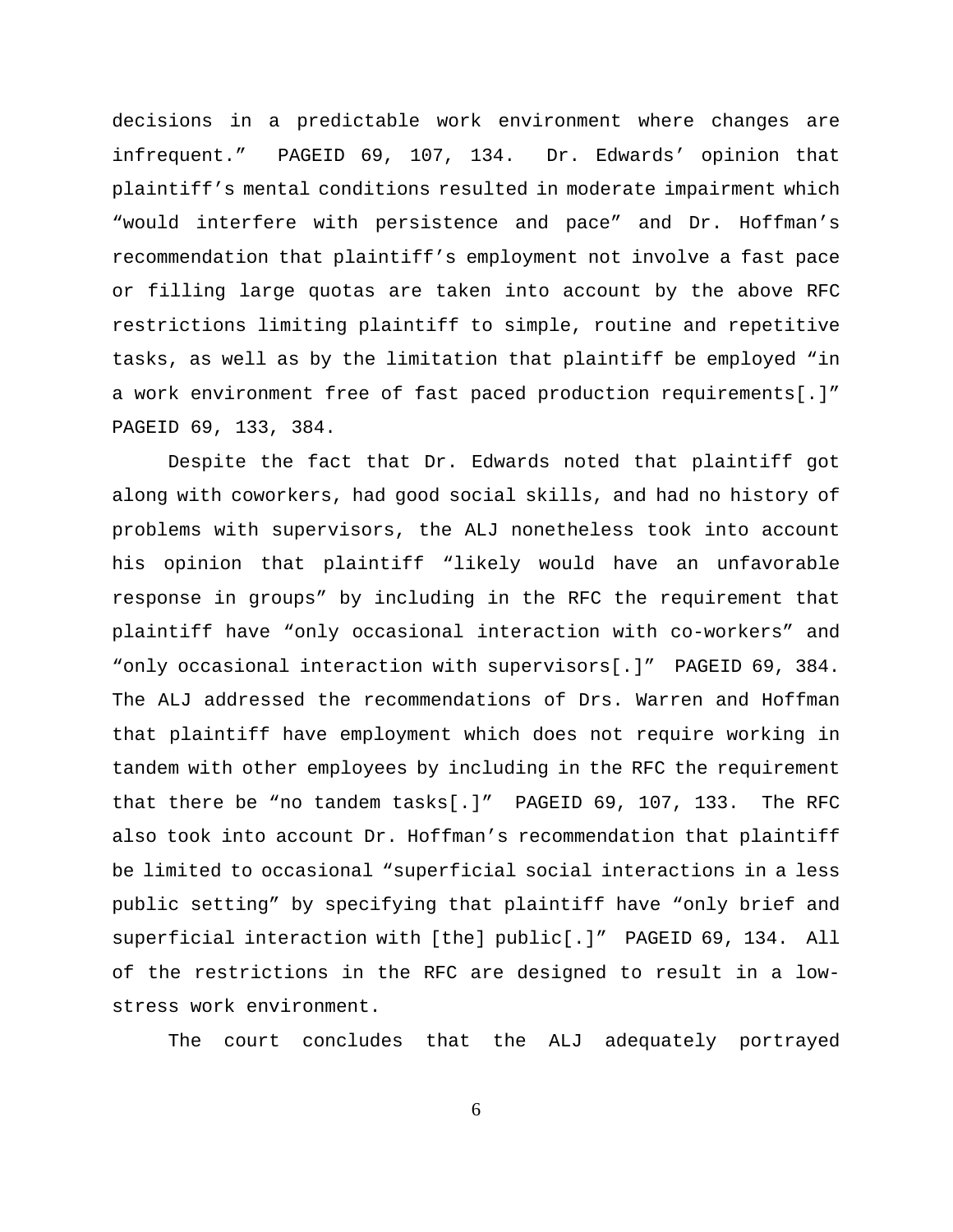plaintiff's limitations in the RFC, that he adequately explained his RFC findings, and that his RFC determinations are supported by substantial evidence. This objection is not well taken.

## B. Consideration of the Opinion of Denise A. Kohler, Ph.D.

Plaintiff also disagrees with the magistrate judge's conclusion that the ALJ adequately explained his reasons for assigning little weight to the opinion of Dr. Kohler, a consulting psychologist with the Ohio Department of Job and Family Services who evaluated plaintiff in connection with plaintiff's application for a Medicaid card. In her May 2, 2014, report, Dr. Kohler opined that plaintiff has both marked and moderate limitations which rendered her unemployable. PAGEID 443-451. The ALJ gave Dr. Kohler's opinion little weight. PAGEID 69.

Because Dr. Kohler was a consultative examiner, the ALJ was not obligated to give "good reasons" for the weight assigned to his opinion. Ealy, 594 F.3d at 514; Smith v. Comm'r of Soc. Sec., 482 F.3d 873, 876 (6th Cir. 2007). A formulaic recitation of factors is not required. See Friend v. Comm'r of Soc. Sec., 375 F.App'x 543, 551 (6th Cir. 2010). An ALJ's failure to cite specific evidence does not indicate that it was not considered. Simons v. Barnhart, 114 F.App'x 727, 733 (6th Cir. 2004).

The ALJ stated that he gave Dr. Kohler's opinion little weight because plaintiff's condition had greatly improved over the twelve months since Dr. Kohler's evaluation. PAGEID 69. As support for this conclusion, the ALJ cited his thorough discussion, included earlier in the decision, of the records of plaintiff's treatment at New Horizons Mental Health Services from December, 2013, through July, 2015. See PAGEID 68. As the magistrate judge noted, Doc.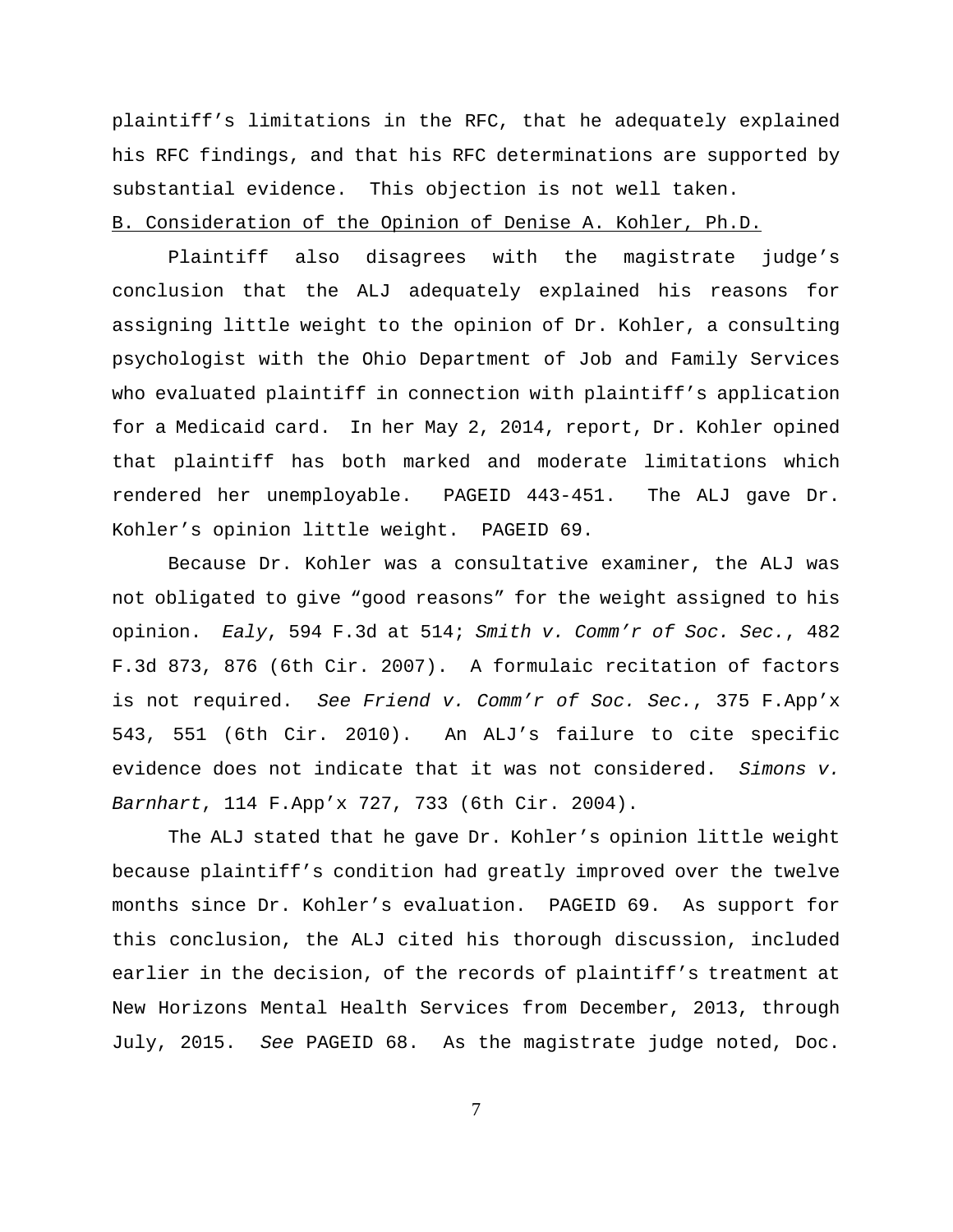18, p. 10, these records reported improvement in mood, depression, energy, motivation, irritability, concentration, and incidences of auditory hallucinations. The ALJ also noted that the November 19, 2013, report of Dr. Edwards, the December 6, 2013, report of Dr. Warren, and the March 29, 2014, report of Dr. Hoffman (roughly within the same time frame as Dr. Kohler's May 2, 2014, report) all expressed the opinion that plaintiff was capable of simple work. PAGEID 69.

Plaintiff argues that the ALJ's statements that "there is nothing in the record subsequent to Dr. Hoffman's opinion [that plaintiff was capable of simple work] ... to find otherwise" and that there was no "finding of disabled by a governmental ... Agency[,]" see PAGEID 69, are inaccurate, citing Dr. Kohler's opinion. However, even if these statements are not strictly accurate, they must be considered in the context of the ALJ's decision to give Dr. Kohler's opinion little weight, a decision which is supported by substantial evidence in the record. The court construes these statements to mean that the ALJ concluded that there was no credible opinion entitled to significant weight which contradicted the other experts' findings that plaintiff was capable of simple work and was not disabled. As to the latter statement, the court also notes that the determination of whether plaintiff is disabled is one reserved to the Commissioner. See 20 C.F.R. §416.927(d)(1); Bass v. McMahon, 499 F.3d 506, 511 (6th Cir. 2007).

The court agrees with the magistrate judge's recommendation that this objection should be denied.

III. Conclusion